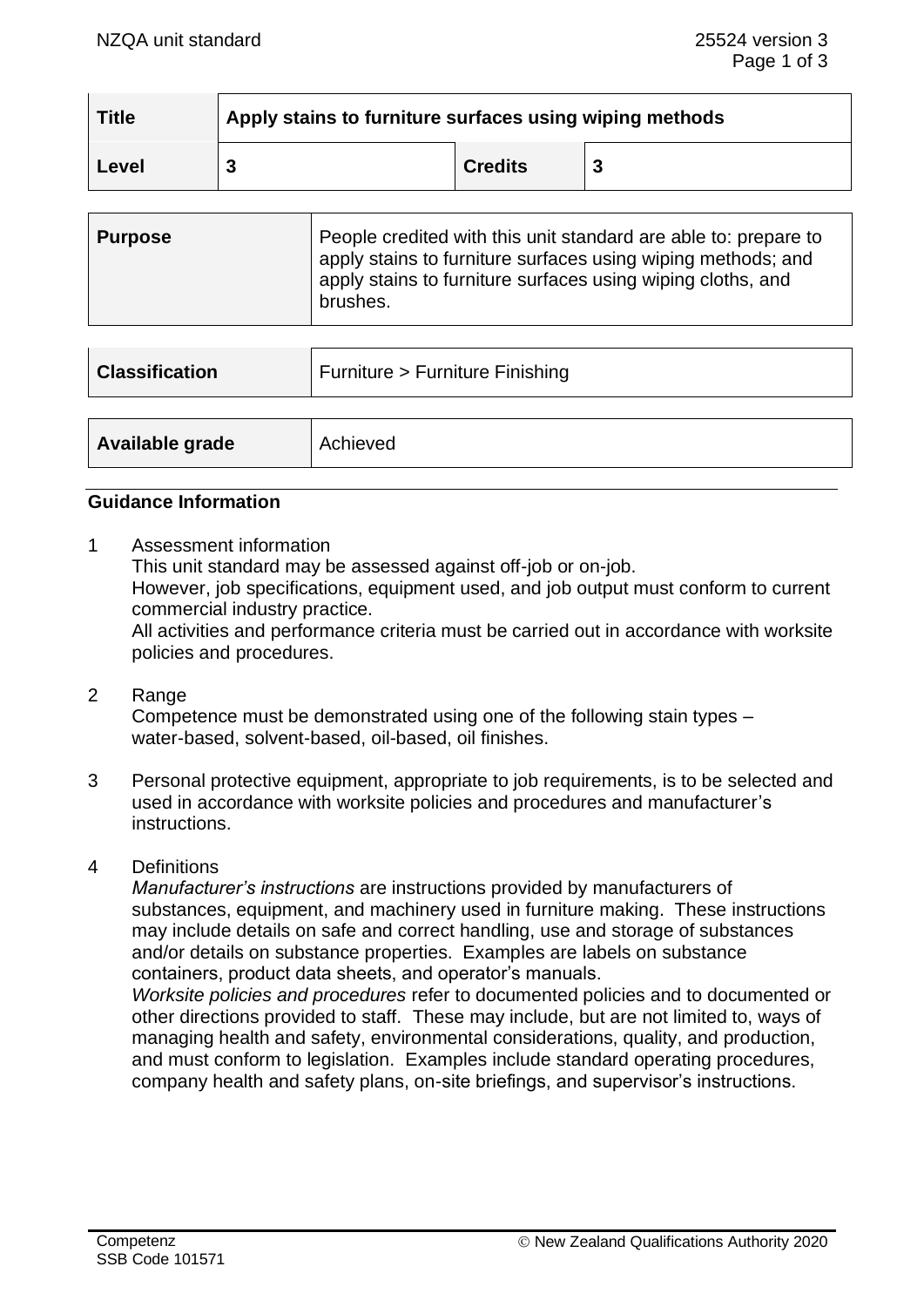# **Outcomes and performance criteria**

#### **Outcome 1**

Prepare to apply stains to furniture surfaces using wiping methods.

# **Performance criteria**

| 1.1 | Job specifications are obtained and interpreted.                                                                 |  |
|-----|------------------------------------------------------------------------------------------------------------------|--|
|     | surfaces to be stained, stain to be used, required density of colour,<br>Range<br>timeframe to complete the job. |  |
| 1.2 | Application equipment is selected in accordance with job specifications.                                         |  |
| 1.3 | Platforms, drying racks, and trolleys are selected.                                                              |  |
| 1.4 | Work area is clear or nearby items covered to prevent unwanted splattering of<br>stain.                          |  |

#### **Outcome 2**

Apply stains to furniture surfaces using wiping cloths.

# **Performance criteria**

| 2.1 | Surfaces are prepared for staining in accordance with job specifications. |                                                                                              |  |
|-----|---------------------------------------------------------------------------|----------------------------------------------------------------------------------------------|--|
|     | Range                                                                     | any of – cleaning, checking for blemishes, rectifying blemishes,<br>masking off if required. |  |
| 2.2 | Stain is applied in accordance with job specifications.                   |                                                                                              |  |
| 2.3 | Stained surfaces are checked for blemishes and rectified if necessary.    |                                                                                              |  |
| 2.4 | Stained surfaces are stacked on a rack for drying.                        |                                                                                              |  |
|     | Range                                                                     | stability, size.                                                                             |  |
| 2.5 | Rack or trolley is moved to a drying area.                                |                                                                                              |  |
|     | Range                                                                     | clear of – walkways, doorways, draughts.                                                     |  |
| 2.6 | Wiping cloths are stored after use.                                       |                                                                                              |  |
|     | Range                                                                     | one of – hung up to dry, placed in sealed container full of water.                           |  |
|     |                                                                           |                                                                                              |  |

## **Outcome 3**

Apply stains to furniture surfaces using brushes.